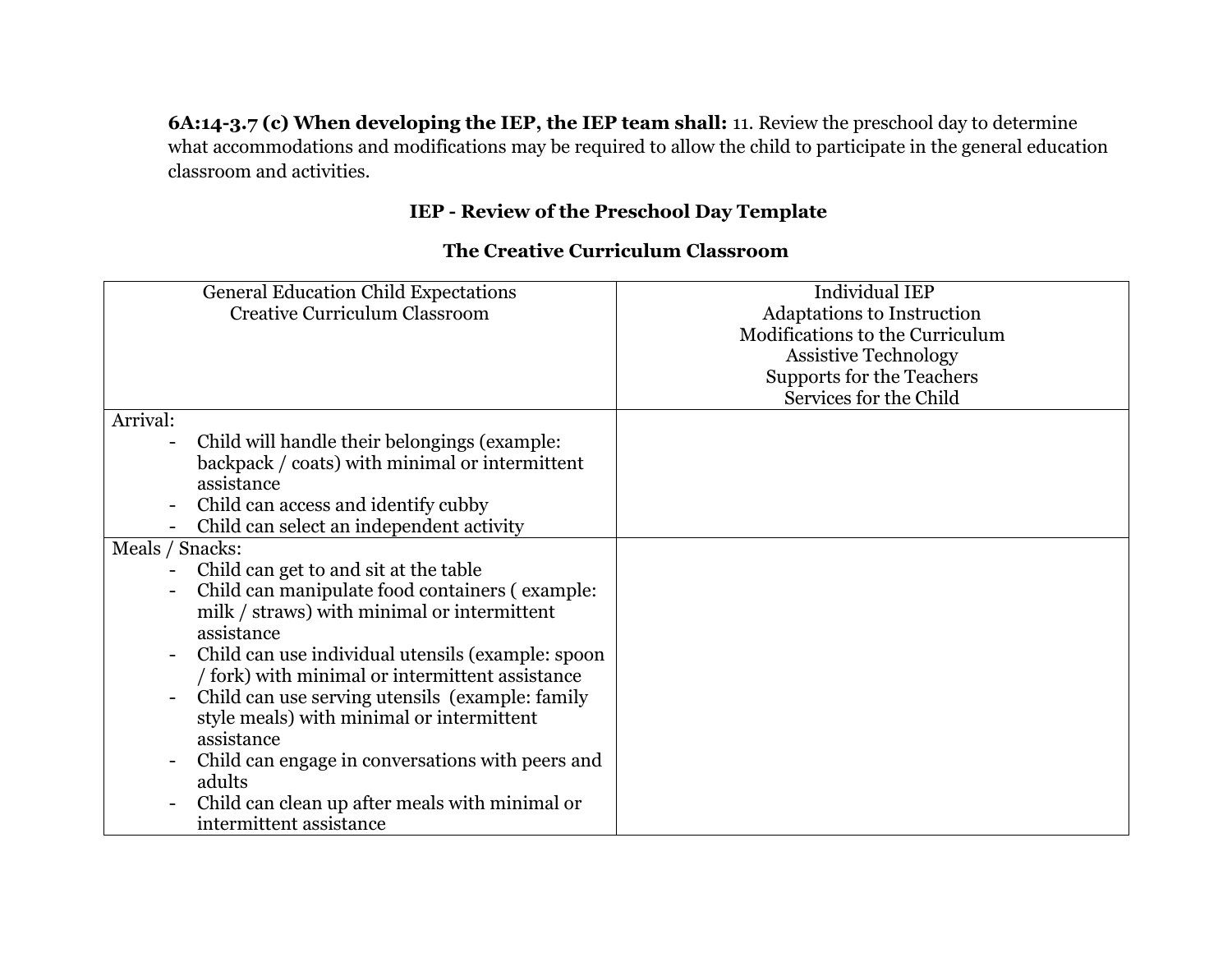| Large Group Meeting time (10-15 minutes)<br>Child can get to, find place, and sit in large group<br>meeting time (example: find place to sit on<br>carpet) with minimal or intermittent assistance<br>Child can participate in singing songs, finger<br>plays and sharing news<br>Child can attend and respond to teacher<br>instruction<br>Child can select interest area for choice time                                                                                                                                                                                                         |  |
|----------------------------------------------------------------------------------------------------------------------------------------------------------------------------------------------------------------------------------------------------------------------------------------------------------------------------------------------------------------------------------------------------------------------------------------------------------------------------------------------------------------------------------------------------------------------------------------------------|--|
| Choice time (60-90 minutes; substantial portion of the day)<br>Child can engage in child initiated activity<br>Child can remain in interest area to complete<br>child directed activities<br>Child uses a variety of materials and tools in play<br>with minimal or intermittent assistance<br>Play skills reflect developmental expectations of<br>same age peers<br>Child can work appropriately with peers in<br>interest areas<br>Child can initiate and maintain conversations<br>with adults and peers similar to same aged peer<br>Child can follow expectations; e.g., clean up<br>routine |  |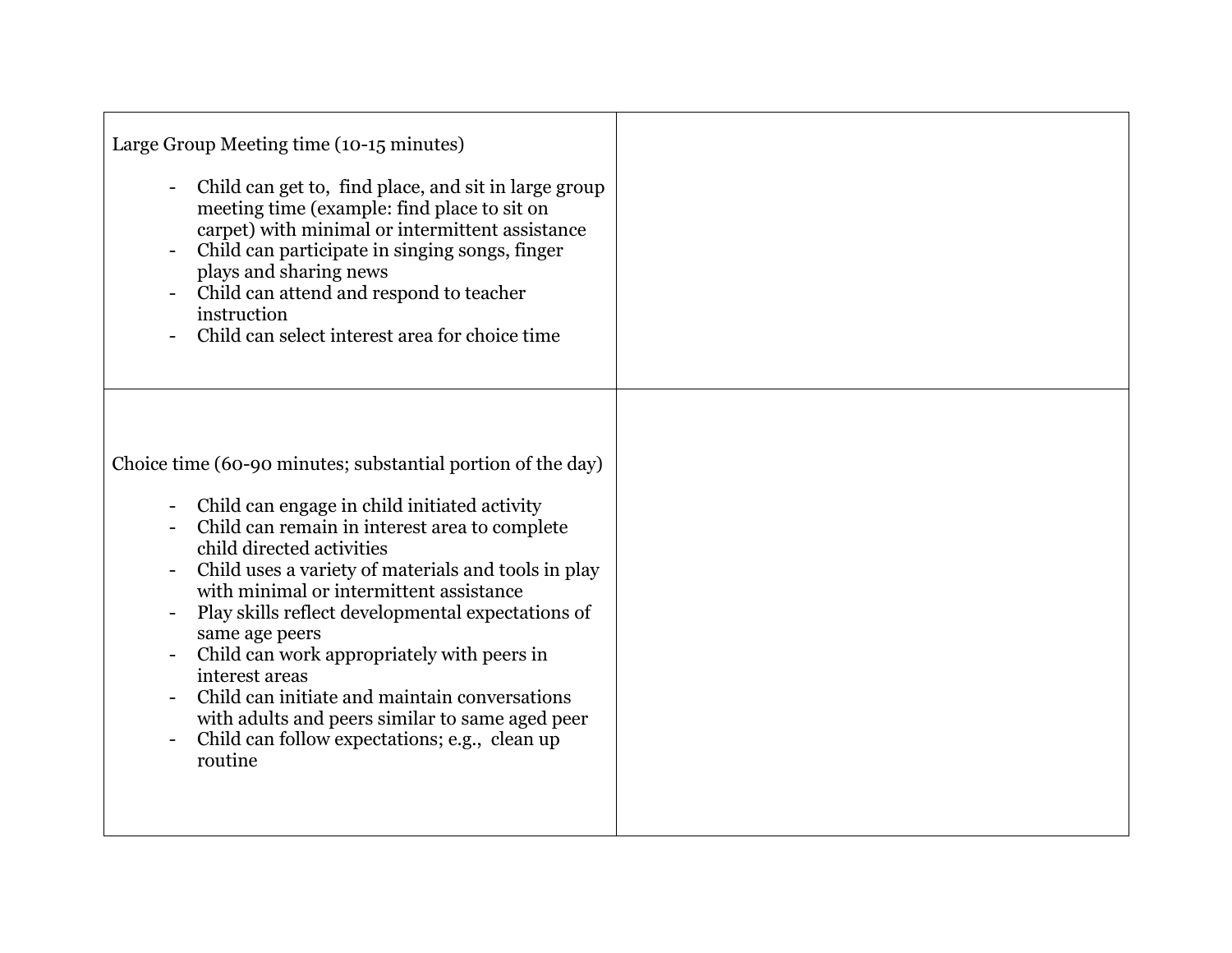| Small Group Activities (10-15 minutes)<br>Child can participate in Literacy, Math, Science<br>activities by listening/responding, with minimal<br>or intermittent assistance<br>Child can participate in Literacy, Math, Science<br>activities that include fine motor skills with<br>minimal or intermittent assistance<br>Child can participate Literacy, Math, Science<br>activities that include socialization skills with<br>minimal or intermittent assistance |  |
|----------------------------------------------------------------------------------------------------------------------------------------------------------------------------------------------------------------------------------------------------------------------------------------------------------------------------------------------------------------------------------------------------------------------------------------------------------------------|--|
| Group Story Time (10 minutes)<br>Child can attend to group story with minimal or<br>intermittent assistance.<br>Child listens and responds to story (answers<br>questions, identifies rhyming words, recognizes<br>letters/numbers) with minimal or intermittent<br>assistance.<br>Child can use a variety of materials (felt pieces,<br>props, and books) to retell the story with minimal<br>or intermittent assistance.                                           |  |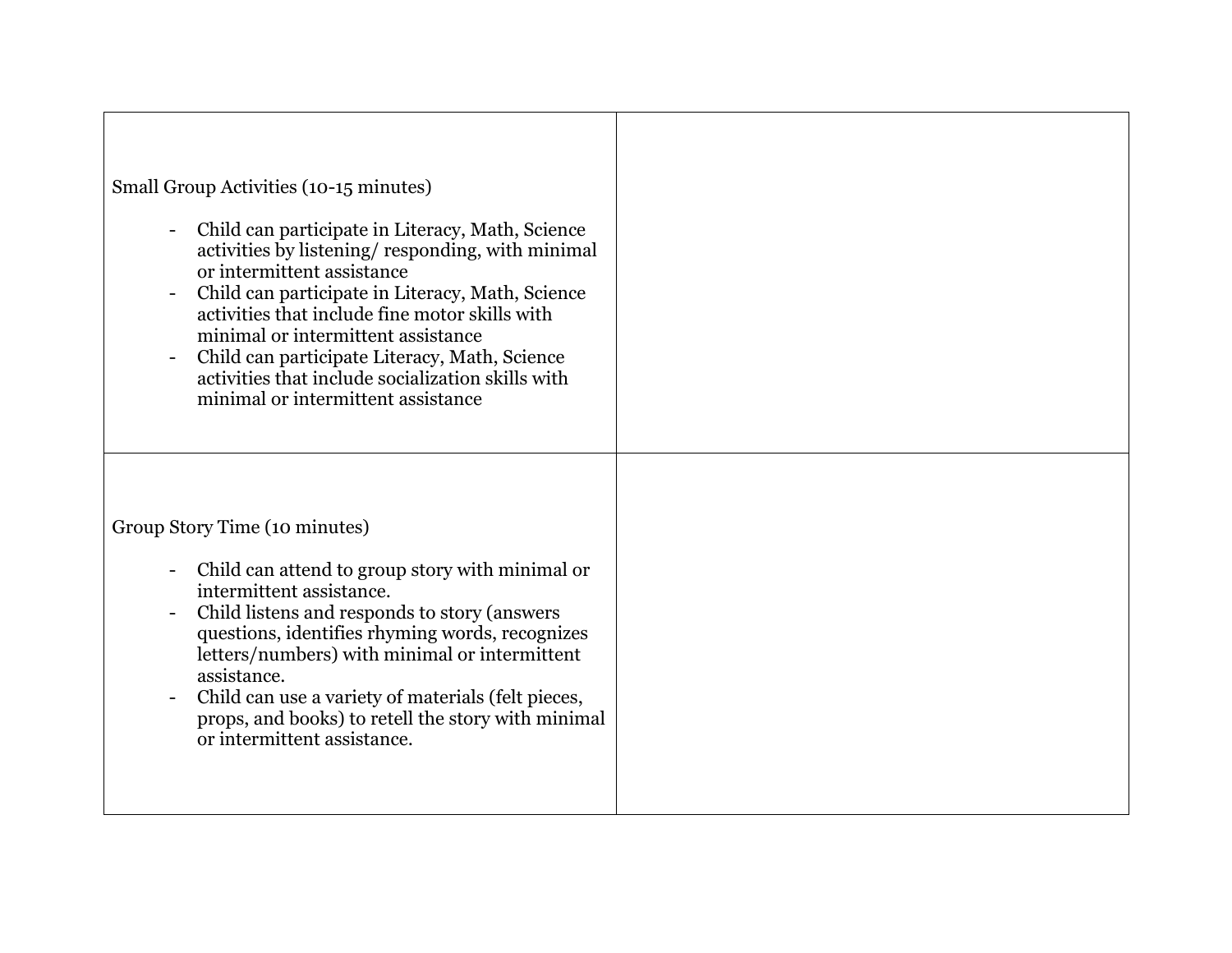| Outdoor<br>Child can use outdoor equipment and materials<br>$\blacksquare$<br>as intended (example: climb, pedal, steer) with<br>minimal or intermittent assistance<br>Gross Motor skills reflect developmental<br>expectations of same age peers                                                                                                  |  |
|----------------------------------------------------------------------------------------------------------------------------------------------------------------------------------------------------------------------------------------------------------------------------------------------------------------------------------------------------|--|
| Self -care Skills (throughout day)<br>Child can express need to use the bathroom with<br>minimal or intermittent questioning<br>Child can manage own clothing with minimal or<br>intermittent assistance<br>Child can use the toilet with minimal or<br>intermittent assistance<br>Child can wash hands with minimal or<br>intermittent assistance |  |
| Rest Time (20-30 minutes in full day program)<br>Child can prepare own materials for rest time<br>(example: put sheet on cot) with minimal or<br>intermittent assistance<br>Child can remain in quiet activity if they are not<br>resting<br>Child can follow resting routine                                                                      |  |